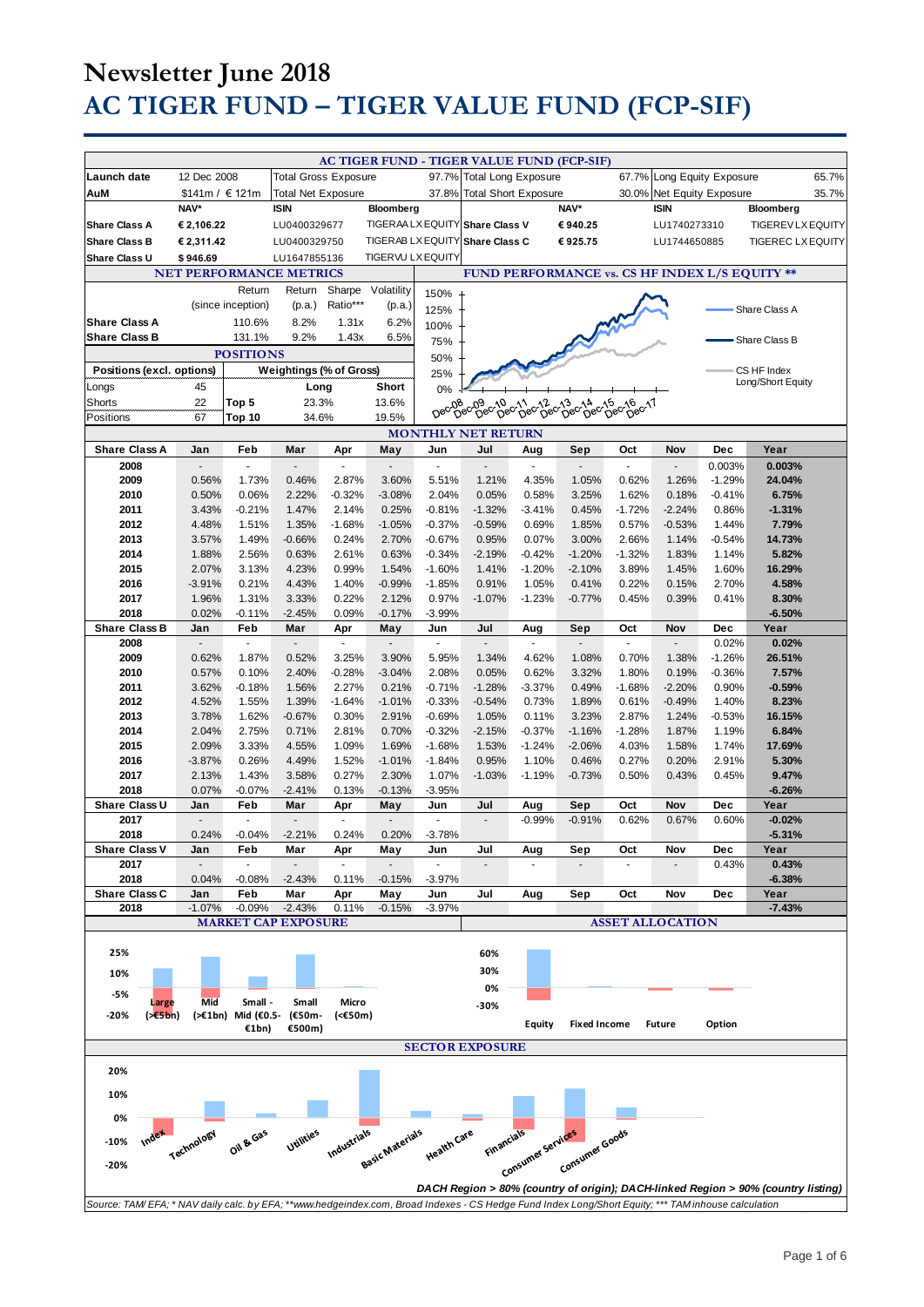### **Tiger Value Fund – June 2018**

### **O Returns: -3.99% (class A)/-3.95% (class B)/-3.78% (class U)**

In June, the Tiger Value Fund ("TVF") had a net return of -3.99% for share class A and -3.95% for share class B, making a cumulative net return of -6.50%/-6.26% for share class A and B for the year to date and  $+110.6\%/+131.1\%$  since inception (share class A/B). Our FX hedged USD share class U which profits from the favorable interest rate swap had a net return of -3.78% in June, making a cumulative net return of -5.31% for the year to date.

### **O Commentary: Performance hit by profit warnings**

Having outperformed the Credit Suisse Hedge Fund Index Long/Short Equity by 3-4% p.a. for the last 9 years we currently face some challenges as our investment strategy, which is strictly based on our 10 point scoring, discards (or even indicates to be short) highly valued growth stocks which are the darlings of today's markets. Fortunately, our value investing methodology normally reverts to very attractive risk adjusted returns after periods of subdued performance, like we have experienced recently. The current underperformance (YTD -6.5/-6.3%/-5.3% share class A/B/C) lags most regional indices -4.73% DAX, -4.80% ATX, -8.23% SMI year-to-date but is similar to previous periods of underperfomance. We had similar challenges in 2011, 2014 and 2016 where the Fund was down as much as -5% during the year but finished flat/up. For example, end of Oct 2014 the TVF was down -5.36% over 5 months rolling period and 5 months later the fund was up 13.01% on a 5 months rolling basis. We are not making any predictions about the TVF's short-term return, but it demonstrates the potential in the strategy to quickly recover from significant drawdowns.

In June, our net equity exposure was in a range from 25% to 50% and ended the month at 35.7%. Our gross exposure increased from 85.8% to 97.7% as we increased our long exposure from 61.4% to 65.7% and our short exposure from 22.5% to 30%. Although we had booked +86bp in net profits in June we experienced our worst month since inception in a challenging market as our booked gains have been offset by losses (mainly unrealized) in our long book in the second half of the month.

In our long book we lost money on most positions with only a few winners such as Mutares (+33bp) and Befesa (+19bp). In addition we had two outliers which significantly burdened our performance, Osram (-86bp) and Ferratum (-75bp). Both companies issued profit warnings just a few weeks after management reiterated their previous guidance. At Ferratum the share price fell below it´s IPO price of 17 Euro as the company now "only" expects 20-25% topline growth in 2018. We see the harsh share price reaction as overdone and increased our position after the profit warning. Since the IPO in 2015 Ferratum tripled its revenues and profits and has a very exiting pipeline as well as various catalysts for the second half of 2018. We had a similar situation in 2016 when we bought the stock after the profit warning and the stock subsequently doubled over the following 12 months. Our second outlier was OSRAM where we bought a larger position after its second profit warning in April. We booked some profits in May when our first catalysts materialized and assumed that with the strengthening USD, which is highly favorable for the company, and the bullish comments from the management on their roadshow in May was a good sign. Unfortunately, the automotive environment changed dramatically recently exemplified by the Daimler profit warning which also impacted Osram which has a 50% automotive exposure. As a result of the initial share price decline in Osram following the Daimler profit warning as well as a depressed management roadshow, we sold our position when the stock was down 15-20% the month-to-date ahead of the third profit warning. Following the third and latest profit warning when the share price collapsed another 20% marking a 58% decline from its January peak, we bought back an initial 2% Fund position. Most other automotive players who haven´t yet pre-announced their results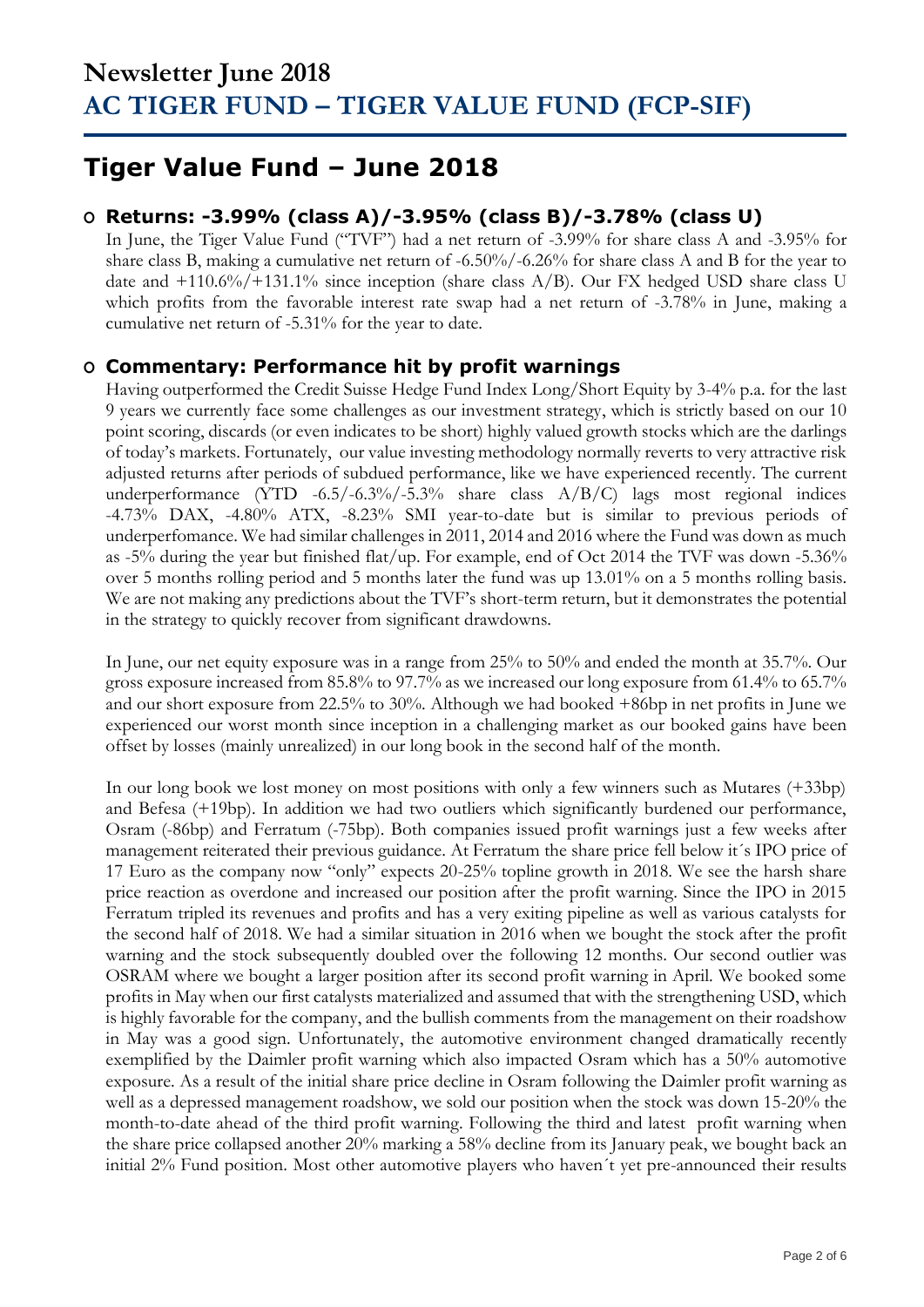have denied any tangible slowdown as far as they are concerned. We expect further unfavourable news in the sector in the near term and hold only a very small net long exposure in the auto sector currently. We anticipate more volatility in the auto sector and expect positive attributions from both our long and short ideas.

Overall, our single short book only attributed +57bp as some technology and growth stocks which trade at inflated multiples have yet to reverse. In addition, we couldn´t profit from our DAX hedges (Dax Futures and Options) as we had a significant DAX Put Option position that expired in mid-June. Although we rolled over our DAX Put hedges, we only could recover the option premiums previously lost in the first half of the month. Currently the Tiger Value Fund holds 2800 out-of-the-money DAX September Puts which is an additional hedging layer in case of a severe stock market correction. Our current Dax Put Option position would completely shield us from any larger market correction with an expected performance contribution of up to 10%-points if the DAX falls by 20% and the implied volatility of our Puts spikes by 20%-points. In a scenario where the DAX falls by 10% and the implied volatility of our Puts increases by 15%-points the expected contribution is 4%-points to our performance. This will allow us to be in a position of strength and focus our attention on additional stock selection opportunities in case of a severe market dislocation which cannot be ruled out in todays highly volatile market environment.

### **O Outlook: Trading punches**

The ever louder trade rhetoric of the past few months have now escalated into a veritable punching match with every new US tariff announcement being counteracted and retaliated around the world. Just yesterday the EU announced that it is preparing to target \$294bn of US exports if Trump goes ahead with his intended import tariffs on automotive products. At the same time, China has quietly been devaluing its currency which has lost -4% just in the last 2 weeks as they prepare for the fall out of Trump's trade policies. Given President Trump's ego and focus on winning its difficult to see a quick de-escalation to the current situation.

We are already seeing an impact on businesses as the global supply chain is disrupted and investments are halted due to the new tariff uncertainty. In Europe, several companies have recently issuing profit warnings as a consequence and we expect many more companies to report similar issues. On our most recent research trip, where we met with German midcap companies, almost all industrial companies complained about extra costs and disruptions to their supply chain as a result of the ongoing trade disputes.

To make matters worse, the European (and global for that matter) economy is already weakening and all the while the ECB is preparing to scale back and stop its quantitative easning program that has been in force for more than 3 years. As we mentioned at the beginning of the year, QE is about to turn negative (or turn into Quantitative Tightening, QT) around the middle of 2018. Starting this month the comined QE from the FED and ECB will now be negative going forward as the FED step up its balance sheet reduction to -\$40bn per month from -\$30bn previously (while the ECB remains at €30bn). We believe this will have a profound impact on asset allocation and volatility in the global equity markets.

As mentioned earlier in this newsletter our value investment process has additionally been punished by the sharp outperformance of growth stocks over value stocks. The ratio of growth over value (MSCI Europe Growth Index vs. MSCI Europe Value Index) has spiked 8% in the last 2 months, one of the strongest periods of outperformance that we could find. This has impacted our performance on the long side as many of our value stocks have not seen much buying despite very attractive valuations. And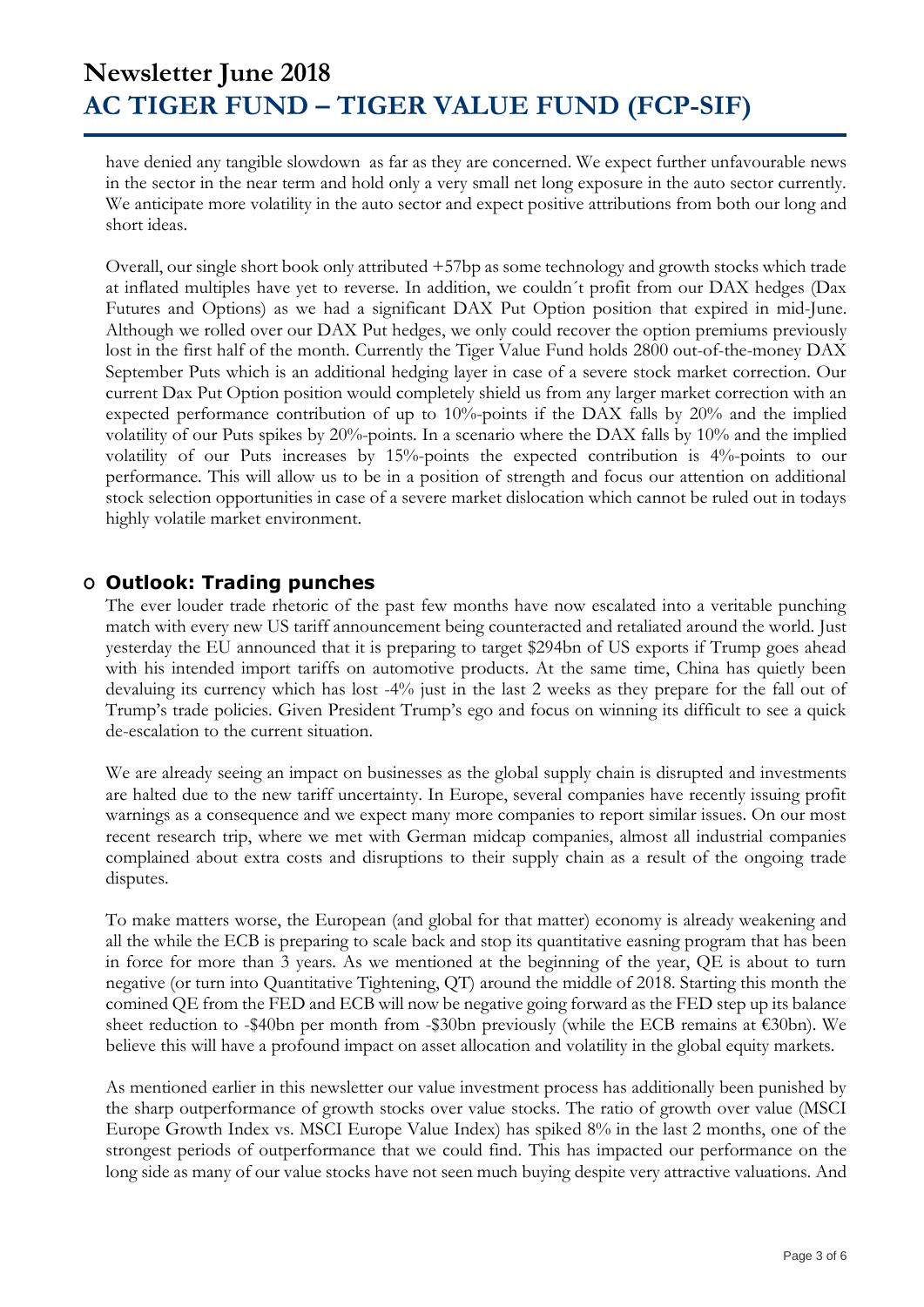due to the continued strength in many growth stocks, several of our shorts have not contributed positively (although we have not necessarily seen negative attribution) to offset these losses even though they have excessive valuations and unfavourable earnings outlooks.

While we try to focus on stock picking and companies with idiosyncratic drivers that can drive share price performance regardless of overall economic environment, we have to admit that many companies which we believed would have a relatively low dependency on the general economic outlook have turned out to be more exposed than previously thought. As we have mentioned repeatedly in our recent newsletters, while we are finding more and more very attractive deep value investment opportunities many of them are currently lacking positive price momentum or near-term fundamental catalysts. Therefore, given our experience in the past month and the growing macro uncertainty, we are becoming increasingly selective with our investment ideas and disciplined with the quality of catalysts and valuation support. As a final point we would like to thank our investors for the trust and continued support during this period of adversity and we can promise you that we will work hard to get the performance back on track again.

### *The Tiger Value Fund Desk, 3rd July 2018*

 **Matthias Rutsch Marc Schädler Peter Irblad**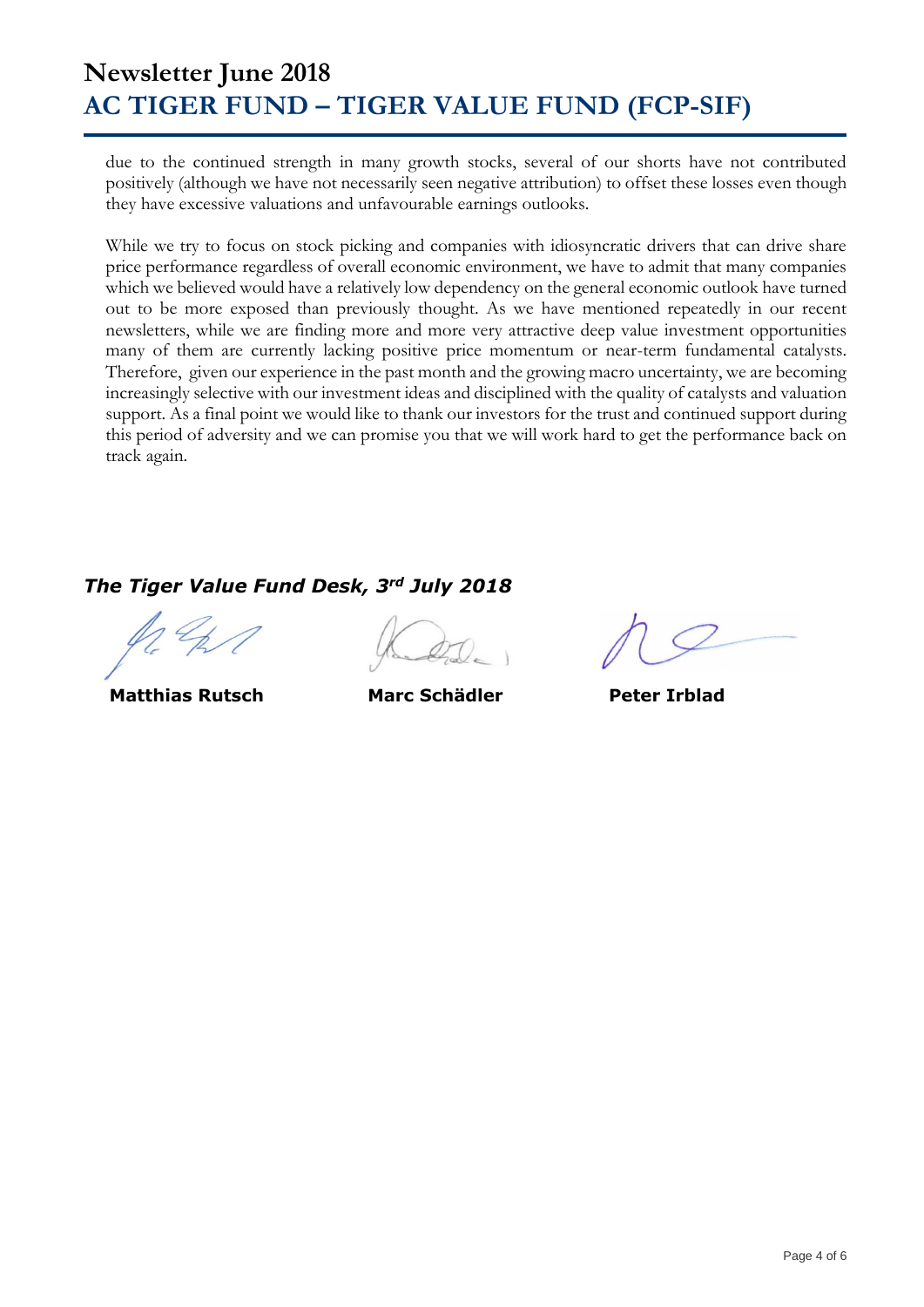#### **Objectives**

The objective is to identify undervalued companies with external catalysts and/or initiate pro-active measures to create shareholder value. The fund aims for a 5 year return of 10-15% p.a. with strong focus on capital preservation.

#### **Investment Strategy**

The Investment Advisor is a specialized fundamental European long/short equity investment manager. The investment philosophy is based on seeking out undervalued value creating companies where we see upcoming catalysts and/or value creation measures that could improve the intrinsic value of the company and drive shareholder returns. At the same time we seek to profit from identifying overvalued value destroying companies where the intrinsic value is continuously being eroded. For each position we perform a detailed analysis including a 360 degree research process and 10 point scoring system (further details are available in our DDQ of investor presentation). The managers foresee a direct dialog with the company as well as with other shareholders to support management to initiate value creating measures. Their partner network i.e. other shareholders, consultants, sector experts, media etc. will help to impact positive change.

The fund intends to engage in 20-40 long investments (excl. residual positions, options and fixed income) with a target net long exposure of around 20-50%. The geographic focus is likely to be Germany, Switzerland and Austria.

| <b>Fund Information</b>   |                             | <b>Fee Structure and Risk Management</b> |                        |
|---------------------------|-----------------------------|------------------------------------------|------------------------|
| Currency                  | EUR.                        | Admin/Custodian Fee                      | Up to 0.49%            |
| Legal Entity              | <b>FCP-SIF</b>              | Advisory (Mgmt) Fee                      |                        |
| <b>Fund Domicile</b>      | Luxembourg                  | Share Class A/U                          | 2.00%                  |
| <b>Fund Structure</b>     | Open-ended multi-class      | Share Class B                            | 1.50%                  |
|                           |                             | Share Class C/V**                        | 1.75%                  |
| Style mandate             | Long/Short and Active Value | Performance Fee                          |                        |
| <b>Investment Minimum</b> |                             | Share Class A/U                          | 20%                    |
| Share Class A/U           | € 125,000 / US-\$ 125,000   | Share Class B/C/V                        | 15%                    |
| Share Class B/C/V         | € 5,000,000                 | Hurdle Rate                              | None                   |
| Sub. Frequency            | Monthly                     | High Water Mark                          | <b>Yes</b>             |
| Red. Frequency            | Monthly                     | Eligible Investors                       | See Issue Document     |
| <b>Redemption Notice</b>  |                             | Leverage                                 | Maximum 200% of NAV    |
| Share Class A/U           | 5 business days*            | Fund Benchmark                           | CS HF Index L/S Equity |
| Share Class B             | 6 months                    |                                          |                        |
| Share Class C/V           | 1 month                     | Yearly Dividend                          | Share Class V          |

\*) The redemption notice has to be send to the Administrator five business days prior to month end (cut-off 5pm). Therefore the redemption term is monthly with a notice period of 5 days. Please see the offering document for further information. \*\*) max. 1.75%

Investors: Sales documents may not be forwarded to investors other than those who meet the 'experienced investor' requirements under the Law of 2007.

#### **Fund Advisor Details and Service Providers**

| <b>Management Company</b>     | Alceda Fund Management SA       |
|-------------------------------|---------------------------------|
| <b>Investment Advisor</b>     | Tiger Asset Management GmbH     |
| <b>Swiss Representative</b>   | <b>ACOLIN Fund Services AG</b>  |
| <b>Prime Broker/Custodian</b> | SEB AB / SEB SA                 |
| <b>Administrator</b>          | European Fund Administration SA |
| Auditor                       | PriceWaterhouseCoopers          |